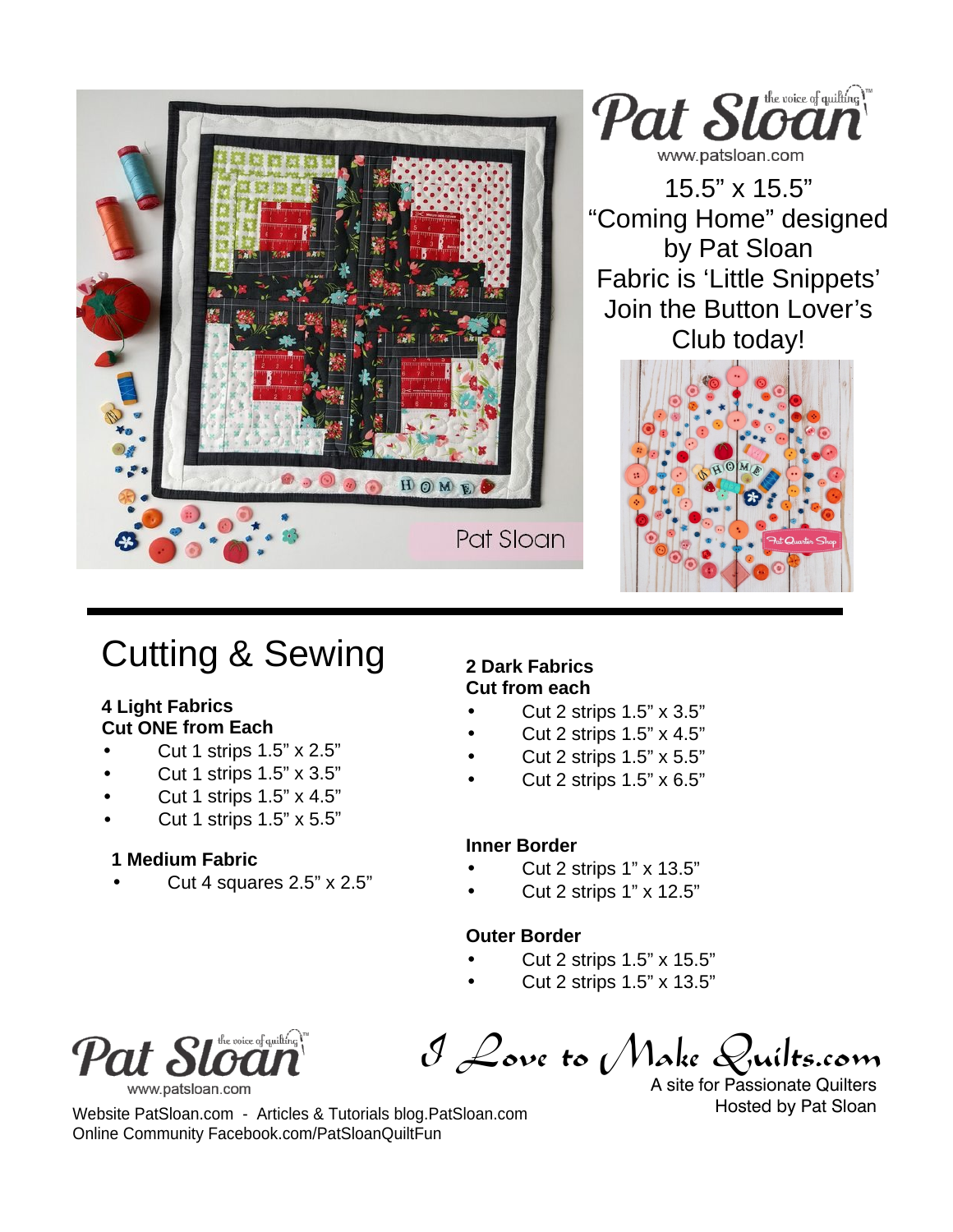I Love to Make Quilts.com

A site for Passionate Quilters Hosted by Pat Sloan

## **Directions**

1) Following the diagram Piece a Log cabin Block Start with the Medium 2.5" center Sew Light strips, then dark strips. Shorter one first The 2 Dark fabrics are used in each block

Make 4

Measures 6.5" x 6.5"



2) Following the diagram sew the 4 blocks and the borders on Measures 15.5" x 15.5"





Website PatSloan.com - Articles & Tutorials blog.PatSloan.com Online Community Facebook.com/PatSloanQuiltFun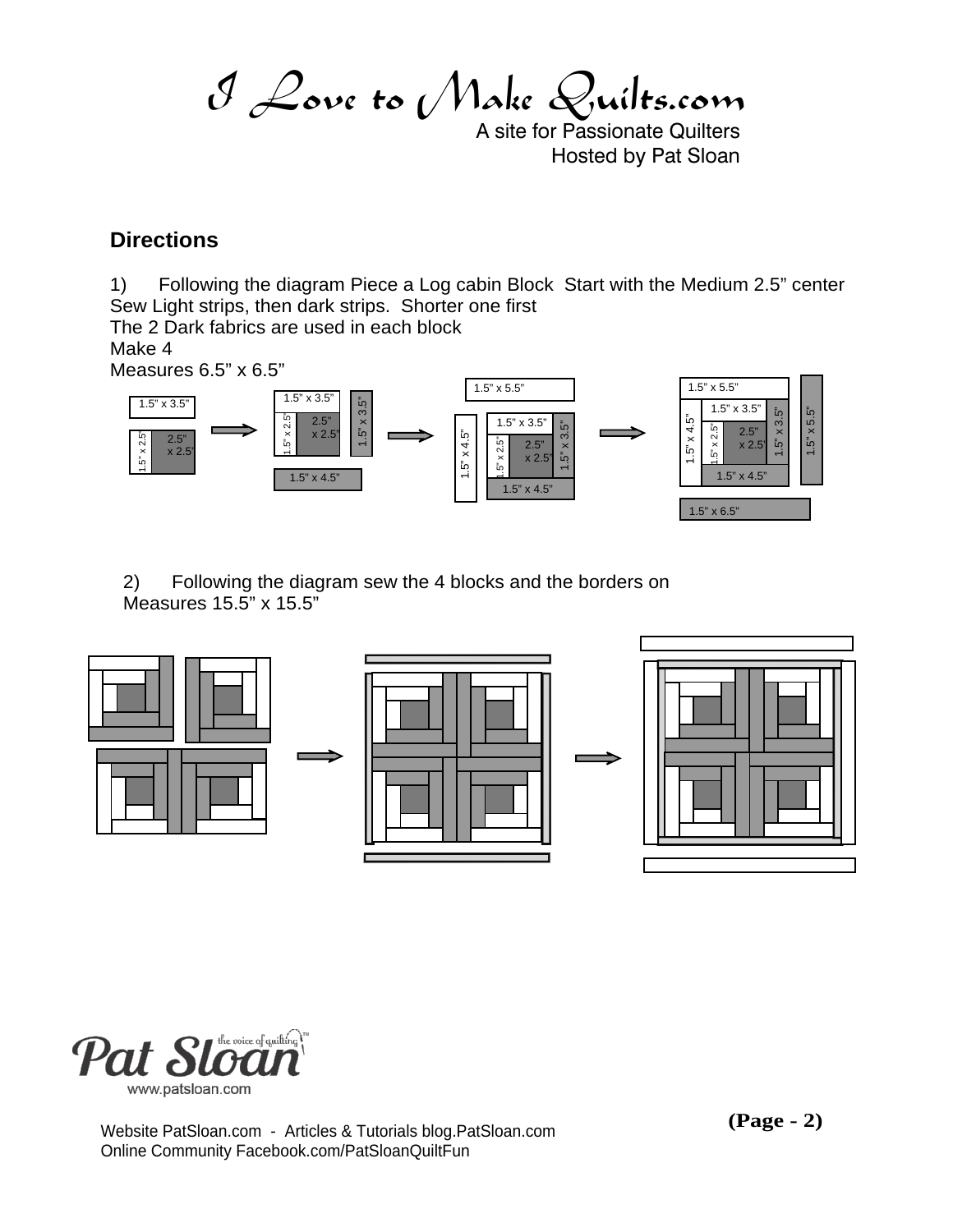I Love to Make Quilts.com

A site for Passionate Quilters Hosted by Pat Sloan

# Cutting Sizes



## **Quilt is 15.5" x 15.5"**

Website PatSloan.com - Articles & Tutorials blog.PatSloan.com Online Community Facebook.com/PatSloanQuiltFun



**(Page - 3)**